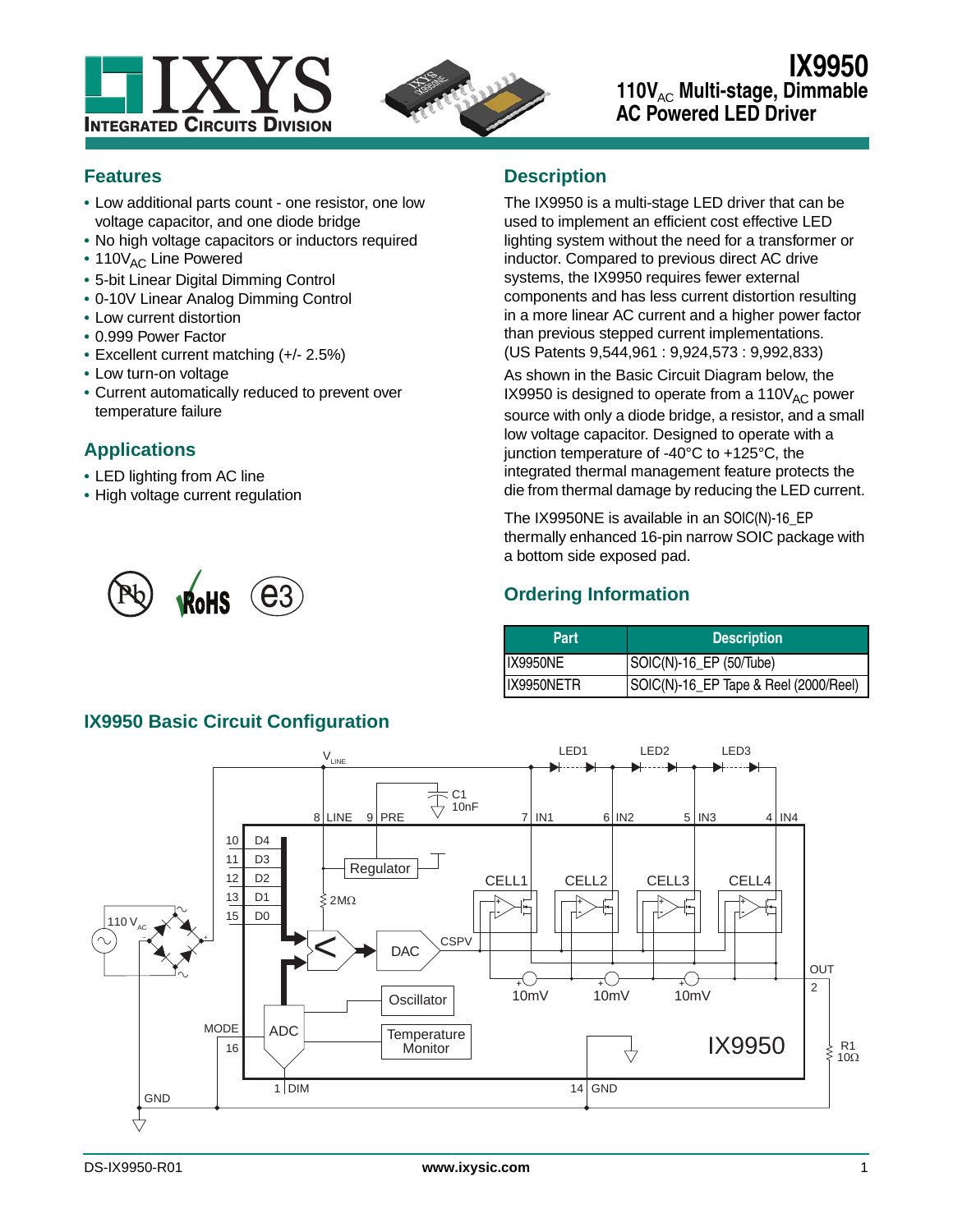

| 1.3 |                                                                                                               |  |
|-----|---------------------------------------------------------------------------------------------------------------|--|
| 1.4 |                                                                                                               |  |
| 1.5 |                                                                                                               |  |
| 1.6 |                                                                                                               |  |
|     |                                                                                                               |  |
|     |                                                                                                               |  |
|     |                                                                                                               |  |
|     |                                                                                                               |  |
|     |                                                                                                               |  |
|     |                                                                                                               |  |
| 34  |                                                                                                               |  |
| 3.5 |                                                                                                               |  |
| 3.6 |                                                                                                               |  |
| 3.7 |                                                                                                               |  |
|     |                                                                                                               |  |
| 4.1 |                                                                                                               |  |
|     |                                                                                                               |  |
|     |                                                                                                               |  |
|     |                                                                                                               |  |
| 45  | Mechanical Dimensions (1996) (1996) (1996) (1997) (1996) (1997) (1998) (1998) (1998) (1998) (1998) (1998) (19 |  |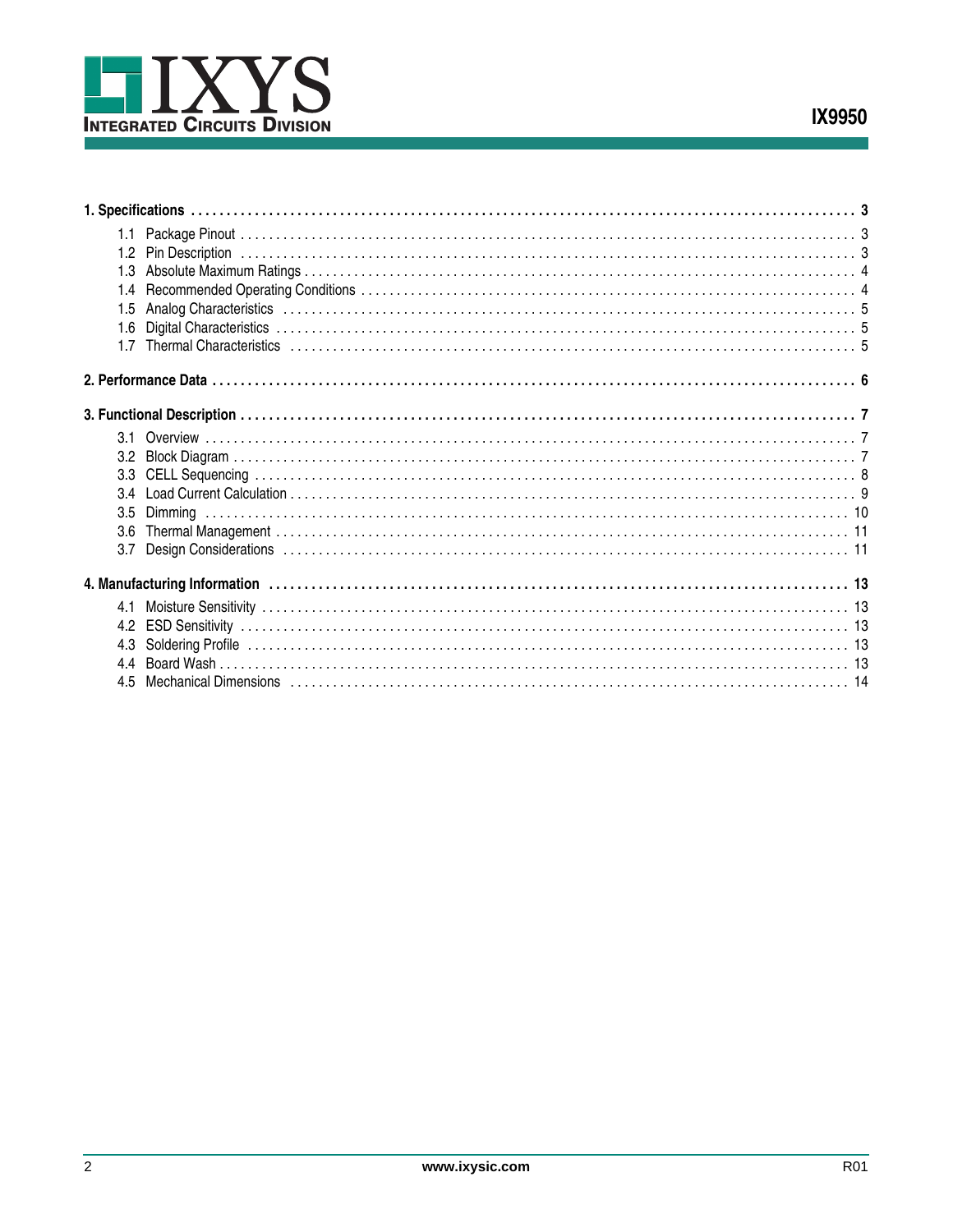

# <span id="page-2-0"></span>**1. Specifications**

## <span id="page-2-1"></span>**1.1 Package Pinout 1.2 Pin Description**



<span id="page-2-2"></span>

| Pin | <b>Name</b>     | <b>Description</b>                                                                                                                                                                                            |  |  |  |
|-----|-----------------|---------------------------------------------------------------------------------------------------------------------------------------------------------------------------------------------------------------|--|--|--|
| 1   | DIM             | Analog input: 0V - 10V analog dimming control<br>signal. 10V is full brightness and 0V is off.<br>Internal pull-down, leave open when not used.                                                               |  |  |  |
| 2   | OUT             | Output: Current output for all modules.                                                                                                                                                                       |  |  |  |
| 3   | N/C             | Not internally connected                                                                                                                                                                                      |  |  |  |
| 4   | IN4             | Input: CELL4 current sink terminal.                                                                                                                                                                           |  |  |  |
| 5   | IN <sub>3</sub> | Input: CELL3 current sink terminal.                                                                                                                                                                           |  |  |  |
| 6   | IN <sub>2</sub> | Input: CELL2 current sink terminal.                                                                                                                                                                           |  |  |  |
| 7   | IN <sub>1</sub> | Input: CELL1 current sink terminal.                                                                                                                                                                           |  |  |  |
| 8   | <b>LINE</b>     | Power: Provides bias voltage to internal<br>circuitry.                                                                                                                                                        |  |  |  |
| 9   | PRE             | Output: Pre-regulated voltage node for power<br>supply noise reduction capacitor.<br>Recommended value of 10nF.                                                                                               |  |  |  |
| 10  | D4              | Logic input. D<4:0> MSB used to set brightness<br>in digital dimming mode. Internal pull-up, leave<br>open when not used.                                                                                     |  |  |  |
| 11  | D <sub>3</sub>  | Logic input. D<4:0> used to set brightness in<br>digital dimming mode. Internal pull-up, leave<br>open when not used.                                                                                         |  |  |  |
| 12  | D <sub>2</sub>  | Logic input. D<4:0> used to set brightness in<br>digital dimming mode. Internal pull-up, leave<br>open when not used.                                                                                         |  |  |  |
| 13  | D1              | Logic input. D<4:0> LSB used to set brightness<br>in digital dimming mode. Internal pull-up, leave<br>open when not used.                                                                                     |  |  |  |
| 14  | <b>GND</b>      | Power: Ground                                                                                                                                                                                                 |  |  |  |
| 15  | D <sub>0</sub>  | Logic input. D<4:0> used to set brightness in<br>digital dimming mode. Internal pull-up, leave<br>open when not used.                                                                                         |  |  |  |
| 16  | <b>MODE</b>     | Logic input. Dimmer mode selection.<br>Low = Digital dimming: Uses D<4:0> inputs.<br>High = Analog dimming. Uses DIM input.<br>Internal pull-up. Connect to GND when not<br>using built-in dimming functions. |  |  |  |
|     | Thermal Pad     | Thermal pad located on package bottom side.<br>Recommend connecting to GND but may be<br>left floating. Do not connect to any other<br>signal or net. Not intended to carry current                           |  |  |  |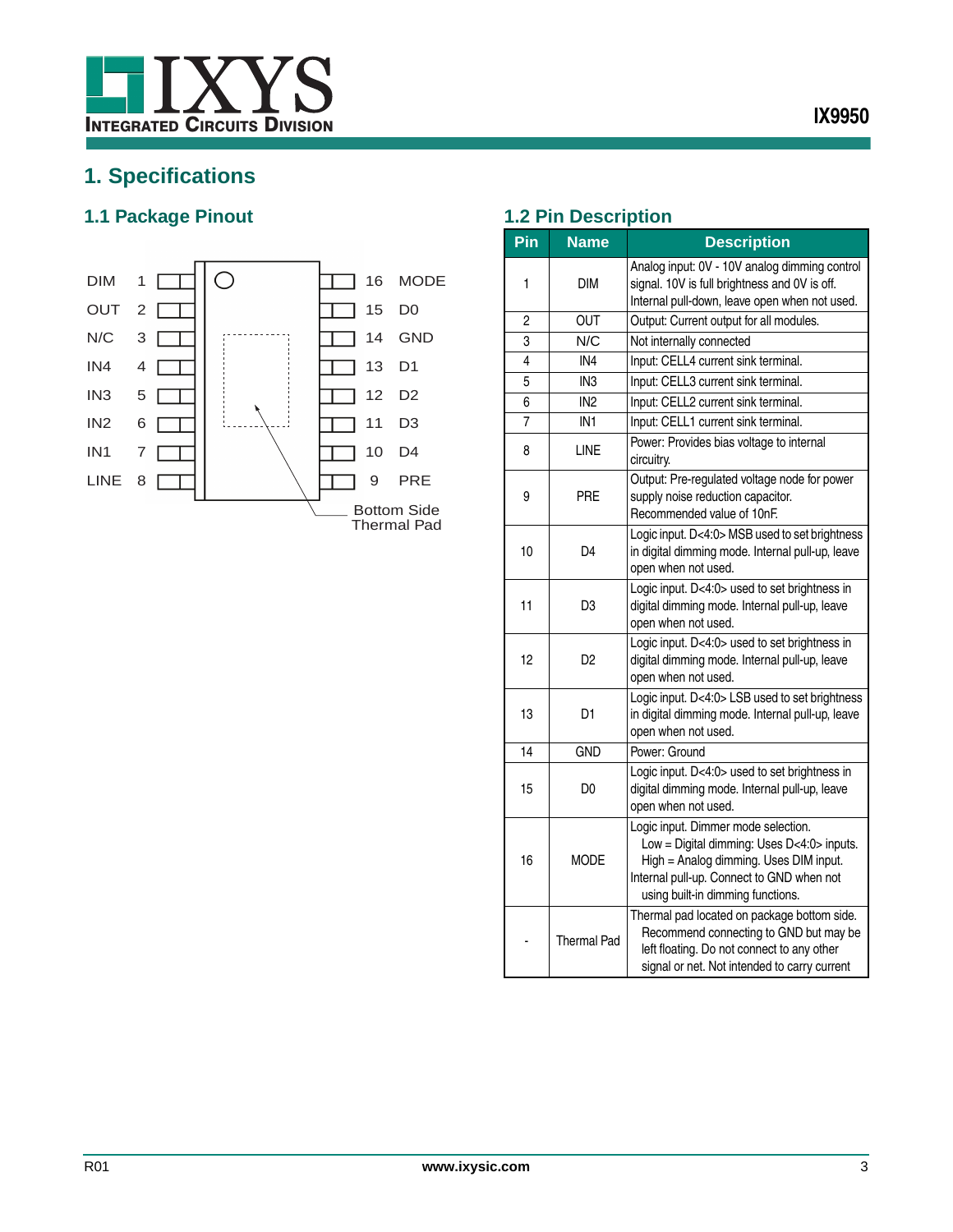

#### <span id="page-3-0"></span>**1.3 Absolute Maximum Ratings**

| <b>Parameter</b>               | <b>Symbol</b>                         | Rating           | <b>Unit</b> |
|--------------------------------|---------------------------------------|------------------|-------------|
| High voltage inputs            | $V_{LINE}$ , $V_{IN(1-4)}$            | $-0.3$ to $+650$ |             |
| DIM voltage                    | V <sub>DIM</sub>                      | $-5$ to 18       |             |
| Low voltage pins               | $V_{MODE}$ , $V_{D<4:0>}$ , $V_{OUT}$ | $-0.3$ to $+6$   |             |
| Operating junction temperature |                                       | $-40$ to $+125$  | °C          |
| Storage temperature            | <sup>l</sup> stg                      | $-55$ to $+125$  | °C          |

Electrical absolute maximum ratings are at 25ºC.

Absolute maximum ratings are stress ratings. Stresses in excess of these ratings can cause permanent damage to the device. Functional operation of the device at conditions beyond those indicated in the operational sections of this data sheet is not implied.

## <span id="page-3-1"></span>**1.4 Recommended Operating Conditions**

| <b>Parameter</b>       | <b>Conditions</b>  | <b>Symbol</b>                         | <b>Minimum</b> | <b>Maximum</b> | <b>Unit</b> |
|------------------------|--------------------|---------------------------------------|----------------|----------------|-------------|
| High voltage inputs    | $I_{\text{OUT}}=0$ | $V_{LINE}$ , $V_{IN(1-4)}$            | 0              | 570            |             |
| DIM voltage            |                    | V <sub>DIM</sub>                      | 0              | 12             |             |
| Low voltage pins       |                    | $V_{MODE}$ , $V_{D<4:0>}$ , $V_{OUT}$ | 0              | 5.5            |             |
| Regulated cell current |                    |                                       |                |                |             |
| CELL1                  | ۰                  | <sup>I</sup> IN1                      |                | 59             |             |
| CELL <sub>2</sub>      | -                  | <sup>I</sup> IN <sub>2</sub>          |                | 76             | mA          |
| CELL3                  |                    | <sup>I</sup> IN3                      |                | 139            |             |
| CELL4                  |                    | <sup>I</sup> IN4                      |                | 217            |             |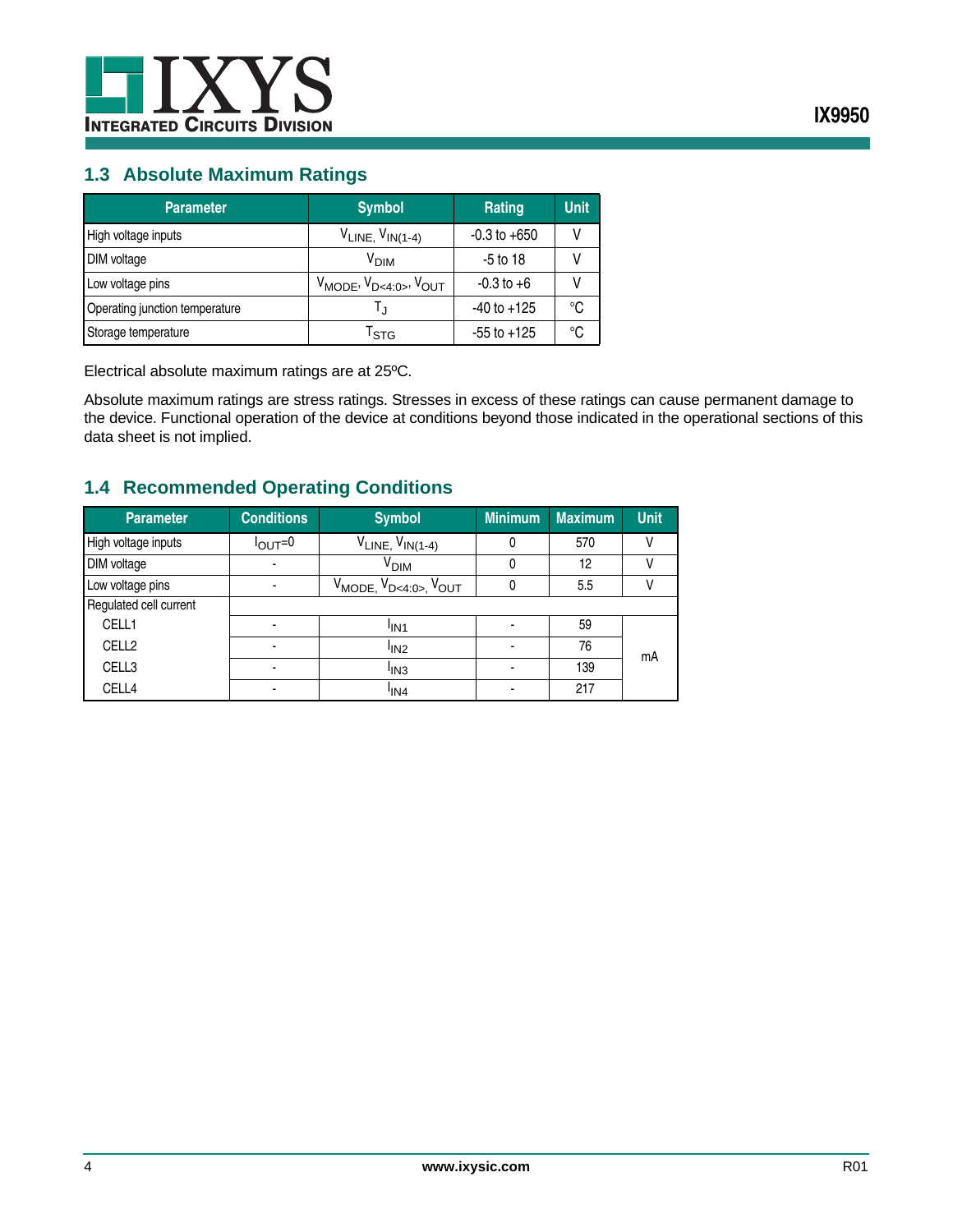

## <span id="page-4-0"></span>**1.5 Analog Characteristics**

Unless otherwise noted:  $T_J$ =-40°C to +125°C; all voltages are with respect to GND.

| <b>Parameter</b>                | <b>Conditions</b>                                    | <b>Symbol</b>                | <b>Minimum</b>           | <b>Typical</b> | <b>Maximum</b>           | <b>Unit</b> |
|---------------------------------|------------------------------------------------------|------------------------------|--------------------------|----------------|--------------------------|-------------|
| Unregulated cell current        | $V_{IN(1-4)} = 25V, V_{OUT} = GND$                   |                              |                          |                |                          |             |
| CELL1                           |                                                      | <sup>I</sup> IN <sub>1</sub> | 60                       | 111            | 190                      |             |
| CELL <sub>2</sub>               |                                                      | <sup>I</sup> IN <sub>2</sub> | 76                       | 139            | 238                      |             |
| CELL3                           |                                                      | <sup>I</sup> IN <sub>3</sub> | 139                      | 252            | 431                      | mA          |
| CELL4                           |                                                      | l <sub>IN4</sub>             | 217                      | 393            | 671                      |             |
| Regulated cell current          | $V_{\text{MODE}}$ =0V, D<4:0>=OPEN, R1=10 $\Omega$   |                              |                          |                |                          |             |
| CELL1                           | $V_{LINE}$ = 20V, $V_{IN1}$ = 12V                    | <sup>I</sup> IN <sub>1</sub> | 18                       | 20.3           | 22.5                     |             |
| CELL <sub>2</sub>               | $V_{LINE}$ =50V, $V_{IN2}$ =20V                      | <sup>I</sup> IN <sub>2</sub> | 56                       | 58.8           | 62                       |             |
| CELL3                           | $V_{I INF}$ = 100V, $V_{IN3}$ =30V                   | <sup>I</sup> IN3             | 118                      | 122            | 126                      | mΑ          |
| CELL4                           | $V_{I INF}$ =160V, $V_{IN4}$ =30V                    | $I_{IN4}$                    | 196                      | 201            | 206                      |             |
| Dimming current regulation      | $V_{LINE}$ =160V, $V_{IN4}$ =30V, $V_{IN(1-3)}$ =0V, |                              |                          |                |                          |             |
|                                 | $V_{MODE} = 0V$ , R1=10 $\Omega$                     |                              |                          |                |                          |             |
|                                 | $D < 4:0 > = 00001$                                  | IN4(DIM1)                    | ٠                        | 6.4            | $\blacksquare$           |             |
|                                 | D<4:0>='00011'                                       | IN4(DIM3)                    | ٠                        | 19             | ٠                        |             |
|                                 | D<4:0>='00111'                                       | IN4(DIM7)                    | ٠                        | 45             | ۰                        | mΑ          |
|                                 | D<4:0>='01111'                                       | IN4(DIM15)                   | ٠                        | 96             |                          |             |
| <b>Bias current</b>             | $V_{LINE}$ = 20V, D<4:0> = MODE=OPEN                 | <sup>I</sup> LINE            | $\overline{\phantom{a}}$ | 615            |                          | μA          |
| Shutdown starting temperature   |                                                      | $\overline{\phantom{a}}$     | ٠                        | 145            | $\overline{\phantom{a}}$ | °C          |
| Shutdown complete temperature   |                                                      | $\blacksquare$               | $\overline{\phantom{a}}$ | 170            | ٠                        | $^{\circ}C$ |
| <b>DIM Pull Down Resistance</b> |                                                      | $R_{\text{DIM}}$             | 220                      | 300            | 411                      | kΩ          |
| LINE input impedance            |                                                      | $R_{LINE}$                   |                          | $\overline{c}$ |                          | $M\Omega$   |

## <span id="page-4-1"></span>**1.6 Digital Characteristics**

Unless otherwise noted:  $T_J = -40^{\circ}C$  to +125°C; all voltages are with respect to GND.

| <b>Parameter</b>                   | <b>Conditions</b>              | <b>Symbol</b>                     | <b>Minimum</b> | <b>Typical</b> | <b>Maximum</b> | <b>Unit</b> |
|------------------------------------|--------------------------------|-----------------------------------|----------------|----------------|----------------|-------------|
| Logic Low input voltage threshold  |                                | <sup>V</sup> LOW                  | 0.9            | ۱.1            | 1.4            |             |
| Logic High input voltage threshold |                                | Уніgн                             | 6. ا           |                | 2.5            |             |
| Input Hysteresis                   |                                | VHYS                              |                | 0.9            | 1.07           |             |
| Pull-up current                    | $V_{D < 4:0>} = V_{MODE} = 0V$ | $\text{!D}$ <4:0>. $\text{!MODE}$ |                |                |                | μA          |

## <span id="page-4-2"></span>**1.7 Thermal Characteristics**

| <b>Parameter</b>                       | <b>Package</b> | <b>Symbol</b>        | Rating | <b>Unit</b> |
|----------------------------------------|----------------|----------------------|--------|-------------|
| Thermal impedance, junction-to-case    | $SOIC(N)-16EP$ | $\Theta_{\text{JC}}$ | 28     | °C/W        |
| Thermal impedance, junction-to-ambient | $SOIC(N)-16EP$ | $\Theta_{JA}$        | 60     | °C/W        |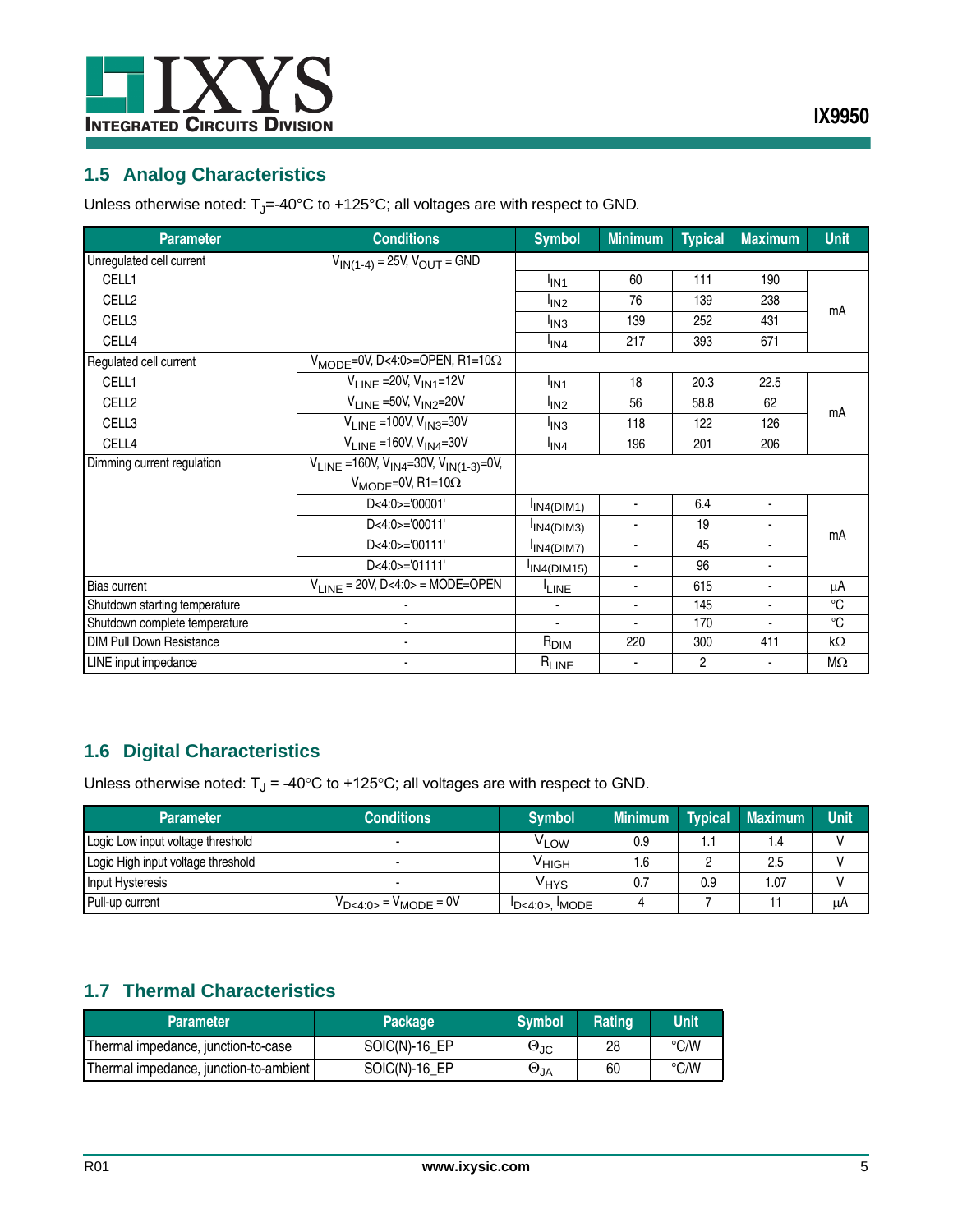

## <span id="page-5-0"></span>**2. Performance Data**



**Current (mA)**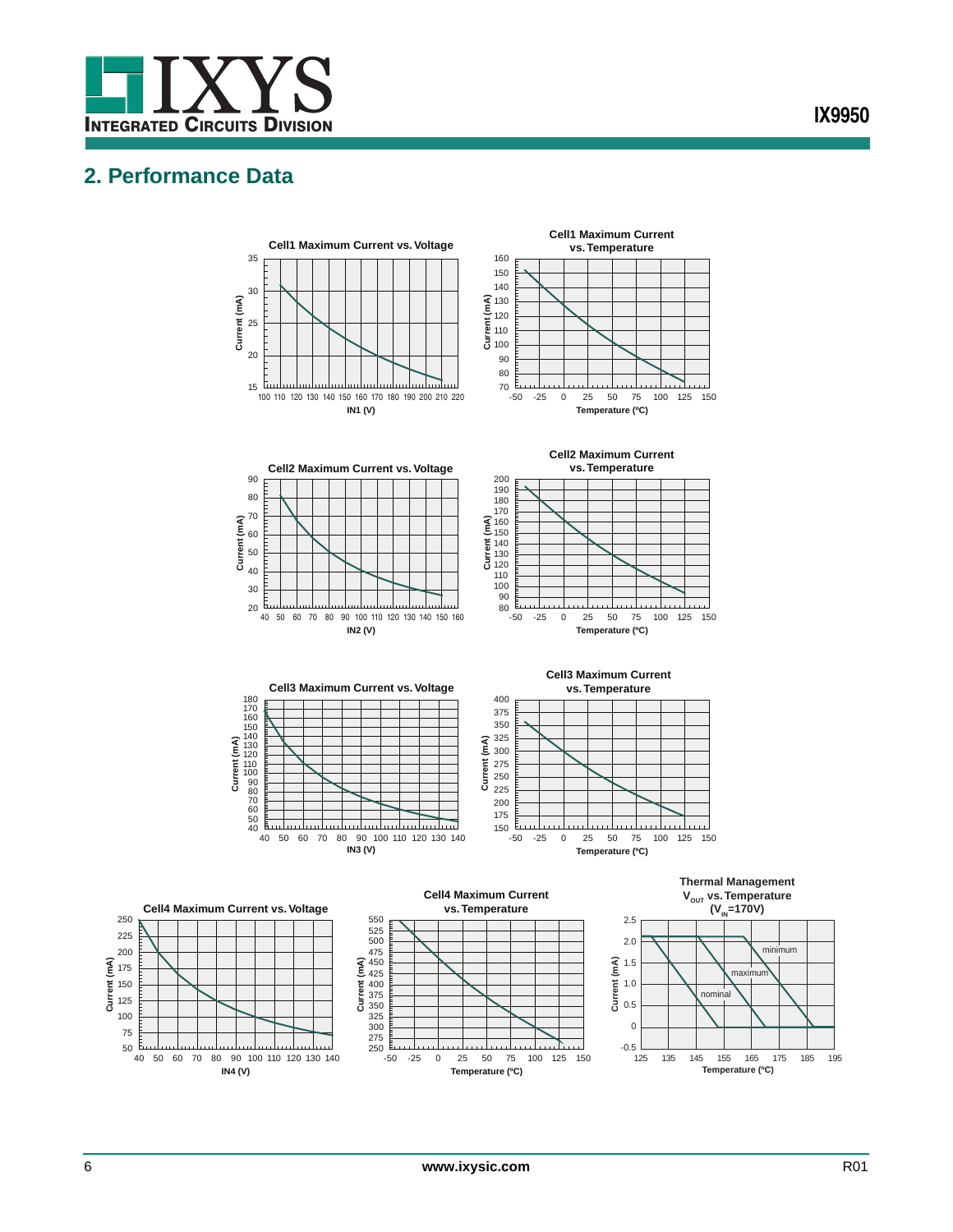

## <span id="page-6-0"></span>**3. Functional Description**

## <span id="page-6-1"></span>**3.1 Overview**

The IX9950 is a multistage, high-voltage, load current regulating device that can be utilized as an AC line powered LED driver. The intrinsic nature of load current regulators eliminates the need for inductors and capacitors associated with buck and flyback drivers. This architecture facilitates more compact designs with excellent power factor and efficiency ratings while reducing overall bill-of-material (BOM) costs.

The IX9950 is designed to implement a controlled LED sequence with load current regulation where the regulated current value is based on a linear, scaled version of the line voltage. While most AC direct drive devices use multiple resistors with fixed current steps to approximate a sinusoidal load current, the IX9950 produces a nearly perfect sine wave current response with just a single external resistor.

Scaling the LINE input voltage by a factor of 1/80 for a 110V line, the IX9950 creates CSPV, the Current Set Point Voltage. CSPV is used to regulate the current into IN1 and through the LED strings connected to inputs IN2, IN3 and IN4. Each of the four current regulation stages will try to drive sufficient current to the OUT pin so that the output voltage  $(V_{\text{OUT}})$  is equal to the CSPV voltage minus the sum of offset voltages in the cell's feedback path.

## <span id="page-6-2"></span>**3.2 Block Diagram**

As shown below in the [Typical Application Waveforms](#page-11-0)  [Over A One-Half AC Cycle](#page-11-0), the IX9950 block diagram contains:

- **•** A Regulator to supply low voltage power to the internal circuitry.
- **•** A 5-bit Analog-to-Digital Converter (ADC) to convert the analog dimming control voltage (DIM) to a digital value.
- **•** A parallel 5-bit digital port for digital dimming control.
- **•** A "<" (Less than) logic block to select the lesser of the ADC output or the D<4:0> inputs.
- **•** A 5-bit Digital-to-Analog Converter (DAC) to convert the digital dimming control value to the analog reference voltage used to regulate the current through the cells.
- **•** Four current regulation stages, CELL(1-4) sequentially control the current through the LED strings.
- **•** Three 10mV offset generators to ensure higher current cells disable lower current cells.
- **•** An Oscillator to facilitate ADC operability.
- **•** A Temperature Monitor block to automatically reduce cell current starting at 146°C to prevent over heating.



#### <span id="page-6-3"></span>**Figure 1 Typical Application Circuit Without Dimming**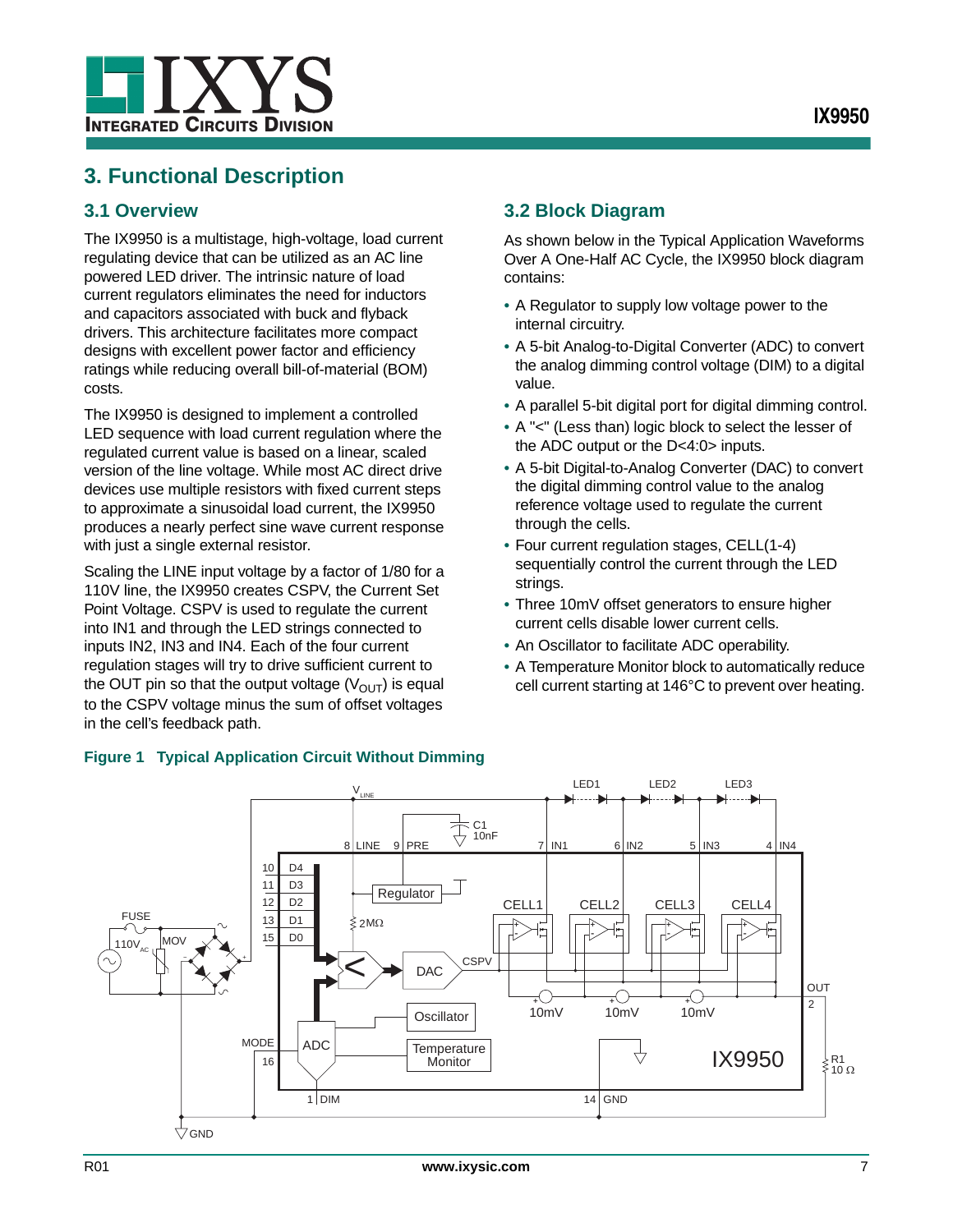

## <span id="page-7-0"></span>**3.3 CELL Sequencing**

Within the IX9950 are four current regulating stages, CELL(1-4). When powered up, these cells conduct whenever voltage is applied to their IN inputs and their feedback voltage is less than CSPV. All four modules behave in much the same way; they differ in their maximum current sinking ability and the offset voltage between the OUT pin and their amplifier's feedback input.

In a typical application, voltage is applied to IN1 through IN4 sequentially when the voltage applied to the LINE input  $(V_{LINE})$  increases from 0V. Voltage is first applied to the LINE and IN1 inputs. All bias current to operate the internal circuitry is sourced from the LINE input and flows to the GND pin. No bias current is derived from the  $IN(1-4)$  pins. When  $V_{LINE}$  is high enough for the regulator to power up the internal analog and digital circuits, the CSPV reference voltage will be applied to the current regulation amplifier of each cell.

With the CSPV reference voltage applied to the CELL(1-4) amplifiers, it is compared to the output voltage,  $V_{\text{OUT}}$  less the sum of the 10mV offset voltages in the feedback path. Whenever the feedback voltage is less than CSPV, the amplifiers will turn on their high voltage FETs causing load current or additional load current to flow. As the voltage applied to the LINE input increases, CSPV will increase and the amplifiers will respond by increasing the load current to the OUT pin until the amplifier's feedback voltage is equal to CSPV. Higher current cells will drive the feedback voltage of lower current cells above CSPV causing the lower current cells to cease conducting current to the output.

With a falling LINE voltage, CSPV will decrease causing the active current stage to reduce it's current to the OUT pin. This will cause the output voltage and the cell's feedback signal to decrease. As  $V_{LINE}$ continues to decrease, the next lower current cell will begin to conduct prior to deactivation of the higher current cell providing a clean decreasing transition.

The offset voltages in the regulation amplifiers feedback path provide the means to assure proper sequencing and current transition from one stage to the next for both the rising and falling sides of the full wave rectified AC input voltage.

#### 3.3.1 LINE Voltage Rising

As can be seen in **[Figure 1 "Typical Application Circuit](#page-6-3)  [Without Dimming" on page 7](#page-6-3)**, the voltage applied to the LINE input,  $V_{LINE}$  is also applied directly to IN1. Whenever adequate voltage is applied to the LINE input, the internal circuitry will power up and CELL1 will begin drawing current into IN1. With sufficient voltage at IN1, CELL1 will drive the current necessary for  $V_{\text{OUT}}$  to track CSPV-30mV.

When  $V_{LINE}$  increases to the point where it is larger than the voltage drop across the LED1 string, voltage will commence being applied to IN2 and CELL2 will begin conducting. If  $V_{1N2}$ , the voltage applied to IN2, is inadequate, the current through CELL2 will not be sufficient for CELL2 to start regulating. Under this condition, unregulated cell current is limited by the impedance of the LEDs, the resistance of the high voltage FET, and R1. As  $V_{1N2}$  increases, CELL2 will begin regulating its current and  $V_{\text{OUT}}$  will start tracking CSPV-20mV.

When  $V_{LINE}$  increases to the point that it is larger than the voltage drop across both the LED1 and LED2 strings, voltage will begin to be applied to IN3 and CELL3 will begin conducting. If  $V_{IN3}$ , the voltage applied to IN3, is not large enough, unregulated current will flow through CELL3. Unregulated cell current is limited by the impedance of the LEDs, the resistance of the high voltage FET, and R1. As  $V_{IN3}$ increases, CELL3 will begin regulating its current and  $V<sub>OUT</sub>$  will start tracking CSPV-10mV.

When  $V_{LINE}$  increases to the point that it is larger than the voltage drop across the LED1, LED2, and LED3 strings, voltage will begin to be applied to IN4 and CELL4 will begin conducting. If  $V_{1N4}$  the voltage applied to IN4, is not large enough, unregulated current will flow through CELL4. Unregulated cell current is limited by the impedance of the LEDs, the resistance of the high voltage FET, and R1. As  $V_{IN4}$ increases, CELL4 will begin regulating its current and V<sub>OUT</sub> will begin tracking CSPV.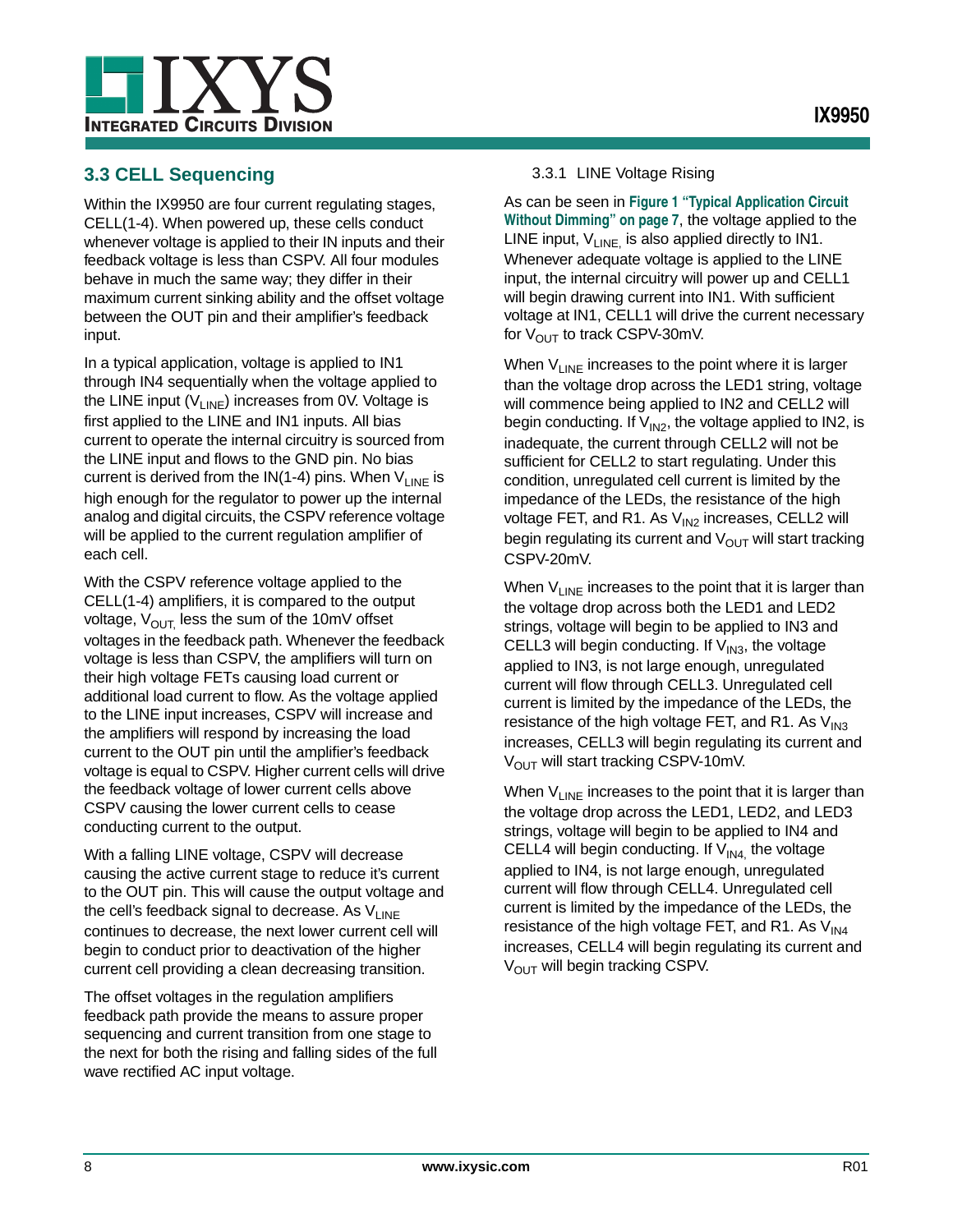

#### 3.3.2 Offset Voltages

The 10mV offsets, one each between adjacent cells, in the feedback signal paths from the OUT pin to the current regulation amplifier's inputs ensure active higher current cells automatically disable the current drive capability of the lower current cells. CELL1 with a total offset of 30mV is the lowest current cell and CELL4 with 0mV of offset is the highest current cell.

As  $V_{LINE}$  increases, CSPV also increases forcing the next higher current cell to activate which supplements the current to the OUT pin, causing  $V_{\text{OUT}}$  to rise. When the higher current cell achieves regulation, the output voltage plus the sum of the offsets to the feedback input of the lower current cell will exceed CSPV by 10mV thereby disabling the output current drive of the lower current cell.

For example: If CSPV is 1V then CELL2 will drive  $V_{\text{OUT}}$  to 0.98V (1V-20mV). When in regulation, the CELL2 amplifier will see 1V at its negative input because there is a 20mV offset in its feedback path. CELL1 however, will see 1.01V (0.98V+30mV) at its negative input and will completely shut down it's output current.

The cells sequential turn-on and automatic turn-off of lower current cells can be seen in [Figure 4 on](#page-11-0)  [page 12](#page-11-0).

In general, whenever  $V_{\text{OUT}}$  increases due to a higher current cell turning on, the offset will disable the lower current stage. Turning off the lower current cells is important because if they do not shut down, the voltage at their inputs will continue to rise which in turn will increase the power dissipation within their high voltage FETs to excessive levels.

#### 3.3.3 LINE Voltage Falling

For the falling portion of the cycle, when  $V_{LINE}$ decreases to the point where there is inadequate voltage applied to IN4 for CELL4 to remain in regulation, the output current drawn from IN4 will begin ramping down. This will cause the output voltage to be reduced to the point that CELL3 will begin to turn back on. The succession of higher current cells dropping out of regulation due to insufficient input voltage and lower current cells becoming active will continue until  $V_{LINE}$  drops below the minimum voltage required for operation. To view the current sequence see the waveforms illustrated in [Figure 4 on page 12.](#page-11-0)

For example: If CSPV is 1V and the voltage applied to IN4 is large enough, CELL4 will source sufficient output current so that  $V_{\text{OUT}}$  is 1V. At this point, the feedback voltage applied to CELL3 is 1.01V, so it is off. CELL2 feedback is 1.02V and CELL1 feedback is 1.03, so they too are off. When the voltage applied to IN4 decreases to the point where CELL4 can no longer source adequate output current to sustain  $V_{OUT}$  = 1V, the output voltage will begin falling. As  $V_{\text{OUT}}$  drops below 0.99V, CELL3 will see its feedback voltage fall below CSPV and will turn on.

## <span id="page-8-0"></span>**3.4 Load Current Calculation**

In general, whenever a single cell is providing all of the output current and the current is in regulation, the output voltage is equal to the reference voltage, CSPV, less any offset voltage in the cell's feedback path. Because CSPV is a scaled version of the LINE voltage, whenever the output current is in regulation,  $V_{\text{OUT}}$  is also a scaled version of the LINE voltage. Since the output current is the output voltage divided

by the output resistor,  $I_{OUT} = \frac{V_{OUT}}{R}$ . and

$$
V_{OUT} = CSPV - \Sigma V_{OFFSETS}
$$

 $I_{\text{OUT}}$  is calculated as follows:

$$
I_{OUT} = \frac{V_{LINE} - 1.4}{80R} - \frac{\Sigma V_{OFFSETS}}{R}
$$
  
where 
$$
CSPV = \frac{V_{LINE} - 1.4}{80}
$$

In the example below, the output current with a peak AC line voltage of 160V and assuming the rectifier voltage drop is 1.8V, the peak current of CELL4 would be calculated as:

$$
I_{OUT} = \frac{V_{LINE} - 1.4}{80R}
$$

Setting the output resistor to 10 $\Omega$  gives a value of:

$$
I_{OUT} = \frac{160 - 1.8 - 1.4}{80 \times 10} = \frac{156.8}{800} = 196 mA_P
$$

The output current is approximately 139mA<sub>RMS</sub>.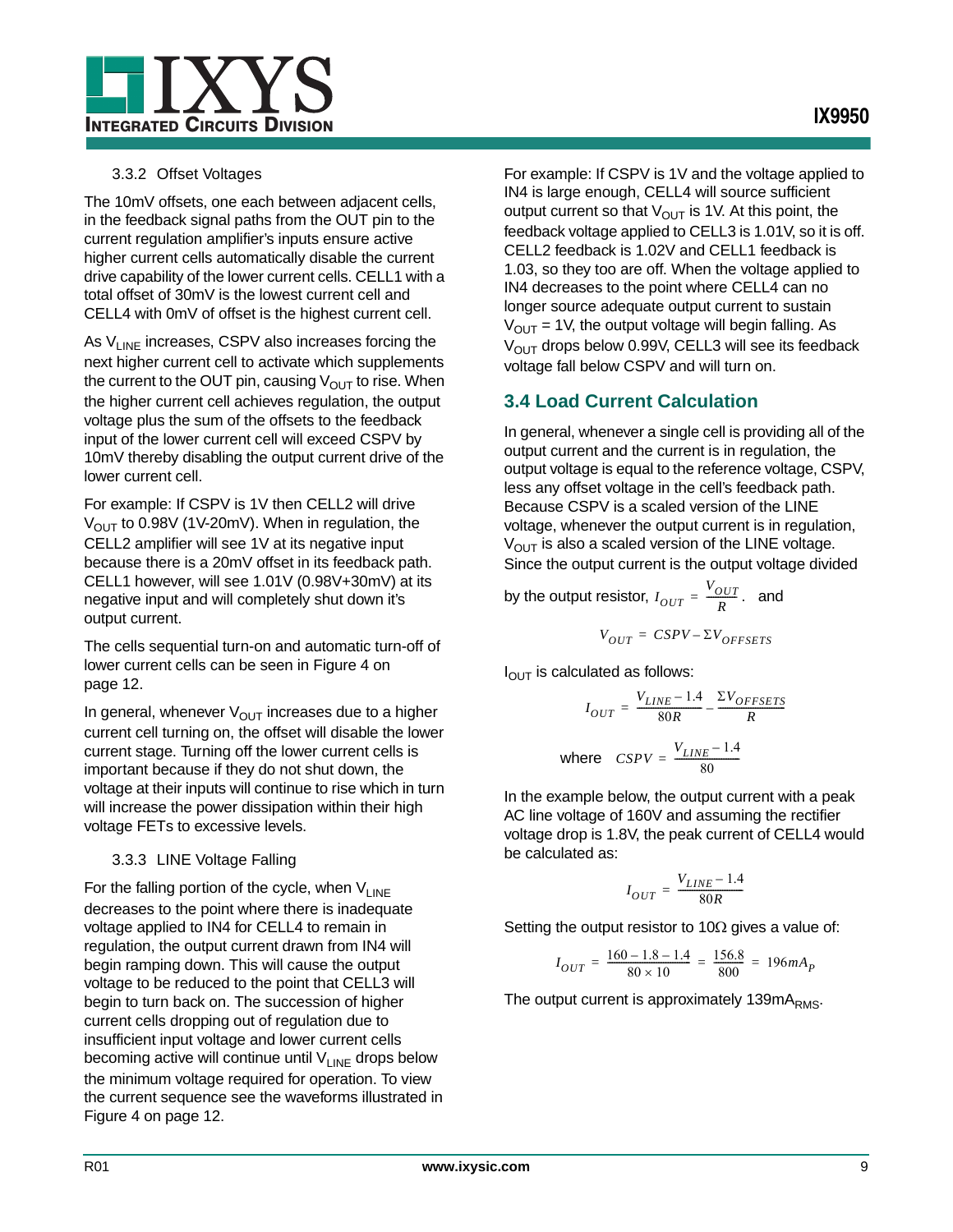

<span id="page-9-0"></span>The IX9950 provides 0-10V analog or 5-bit digital dimming control. Configuration of the MODE input allows the user to select either the digital mode, the analog mode, or no dimming. Dimming is implemented by reducing the CSPV voltage applied to the CELLs. Both the digital D<4:0> code and the ADC output code are applied to the Less Than, "<", block and whichever code is smaller, is passed to the DAC. Whenever MODE is low, it overrides the ADC code representing the analog voltage applied to the DIM input and sets the ADC code for maximum LED current.

3.5.1 No Dimming

As can be seen in **[Figure 1 "Typical Application Circuit](#page-6-3)  [Without Dimming" on page 7](#page-6-3)**, the schematic shows the IX9950 is configured without dimming by tying the MODE input to GND and leaving the DIM and D<4:0> inputs open (floating). Internal pull up resistors on the D<4:0> inputs and an internal pull down on the DIM input secure the inputs to a known state. With MODE pulled low and the D<4:0> inputs pulled high, the IX9950 is set for maximum brightness.

#### 3.5.2 Digital Dimming

[Figure 2](#page-9-1) shows how to configure the IX9950 for digital dimming. Connecting the MODE pin to GND disables the DIM analog input making it possible to control dimming using the digital D<4:0> inputs. Driving the D<4:0> inputs using a microcontroller or other logic device, a binary code from '11111' to '00000' can be sent to the IX9950 to linearly sweep the LED brightness from maximum to minimum by scaling the CSPV voltage. Since the human eye does not sense brightness linearly, the user may wish to implement a non-linear digital dimming sequence.



#### <span id="page-9-1"></span>**Figure 2 Typical Application with Digital Dimming**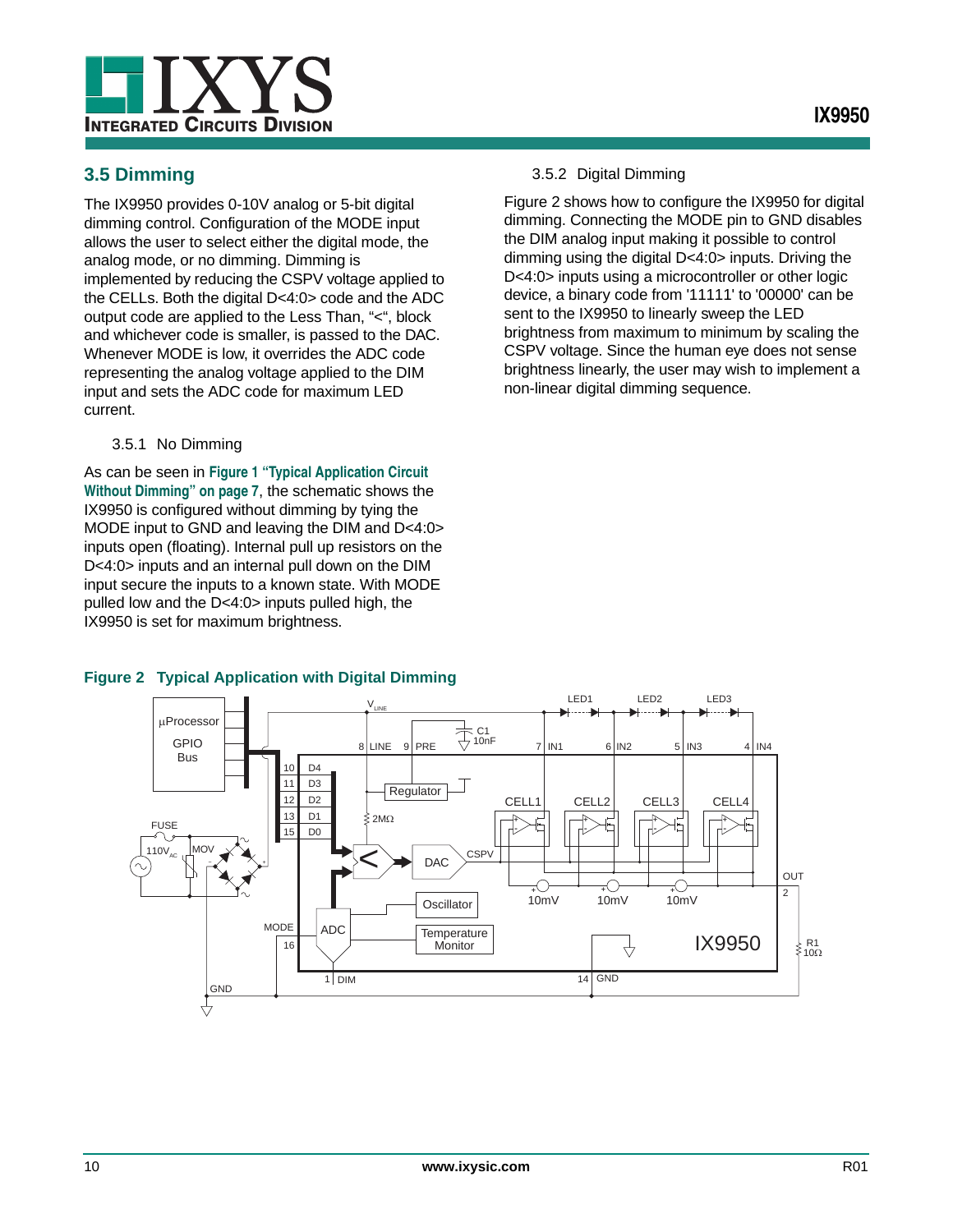

#### 3.5.3 Analog Dimming

[Figure 3](#page-10-2) shows how to configure the device for analog dimming. The MODE and D<4:0> inputs are left floating (open) and a 10V to 0V signal is applied the DIM input to vary the brightness from maximum to minimum. The DIM input voltage is converted by the

LED brightness by scaling the CSPV voltage. Since the human eye does not sense brightness linearly, the user may wish to implement a non-linear DIM control.

ADC to a 5-bit code that is used to linearly sweep the

#### <span id="page-10-2"></span>**Figure 3 Typical Application with Analog Dimming**



#### 3.5.4 Dimming Circuit Configurations Summary

Dimming is implemented by the proper conditioning and driving of the MODE, DIM and D<4:0> inputs.

No Dimming

- **•** MODE = GND
- **•** DIM = Open
- **•** D<4:0> = Open

Digital Dimming

- **•** MODE = GND
- **•** DIM = Open
- **•** D<4:0> = Driven from <11111> to <00000>

Analog Dimming

- **•** MODE = Open
- **•** DIM = Driven from 10V to 0V
- **•** D<4:0> = Open

#### <span id="page-10-0"></span>**3.6 Thermal Management**

Over-temperature thermal management functions in all three dimming modes. At approximately 146°C, the onboard Temperature Monitor senses the die temperature is too high and outputs a current to the ADC that decreases the digital code sent to the "<"

comparator. As the temperature rises, the Temperature Monitor current to the ADC will increase causing the ADC output code to decrease.

When the ADC output code falls below the D<4:0> value, the DAC CSPV will decrease which reduces the load current through the device. If the device continues to heat up, the ADC code will reach 0 by approximately 170°C. When a 0 code is applied to the DAC it will reduce the CSPV output to 0V, disabling the cells. With the cells disabled, no current will flow and the device will be protected from over heating.

As the die temperature falls, the ADC code will increase and normal operation will return.

## <span id="page-10-1"></span>**3.7 Design Considerations**

Pre-regulator filter capacitor: The maximum PRE output voltage at pin 9 is just under 14.5V so the capacitor will need to provide approximately 10nF when biased to this potential.

The digital logic inputs of D<4:0> are internally pulled up to a nominal 4.8V internally generated voltage supply having a maximum level of 5V. Logic devices driving these inputs need to be 5V tolerant.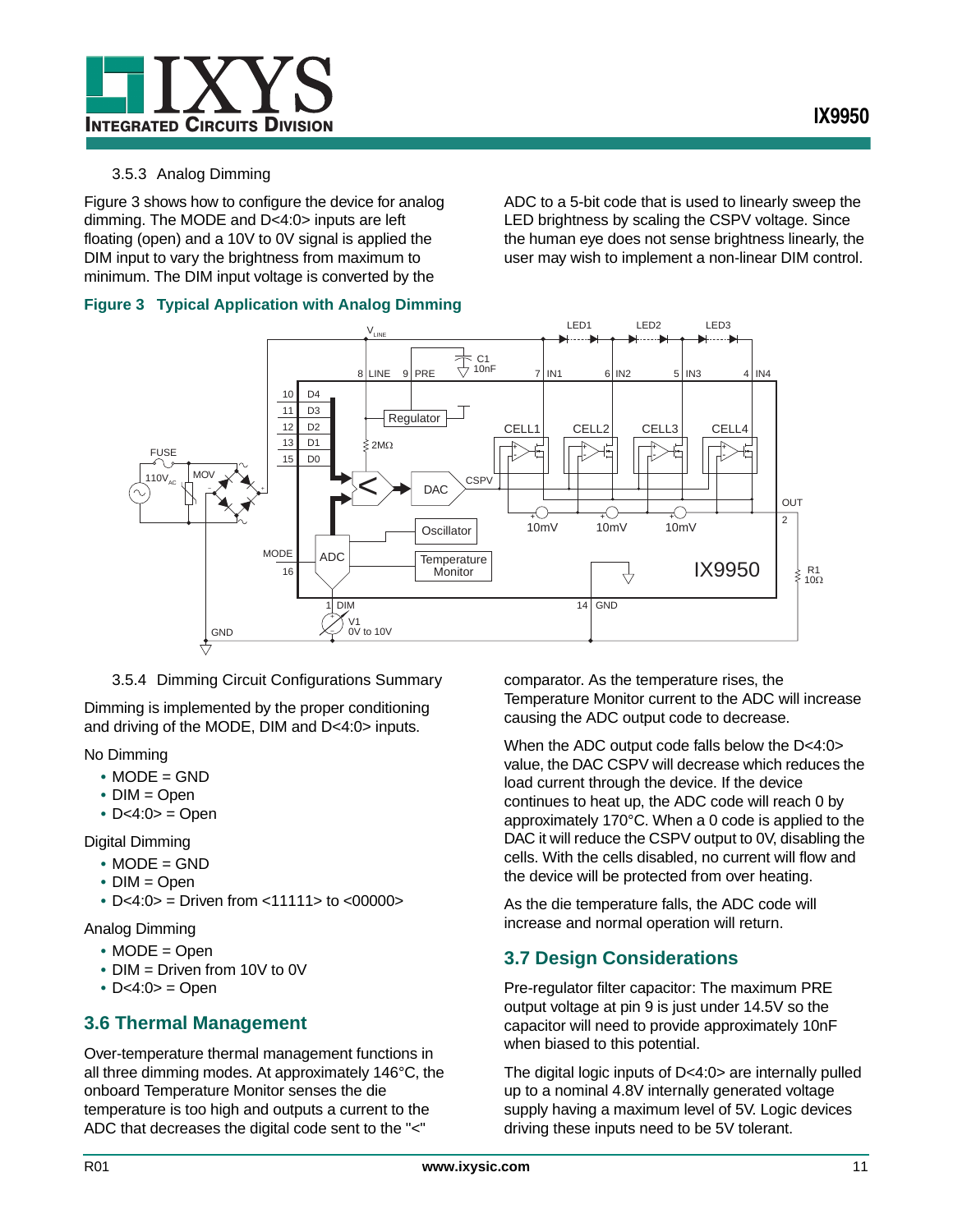

#### <span id="page-11-0"></span>**Figure 4 Typical Application Waveforms Over A One-Half AC Cycle**

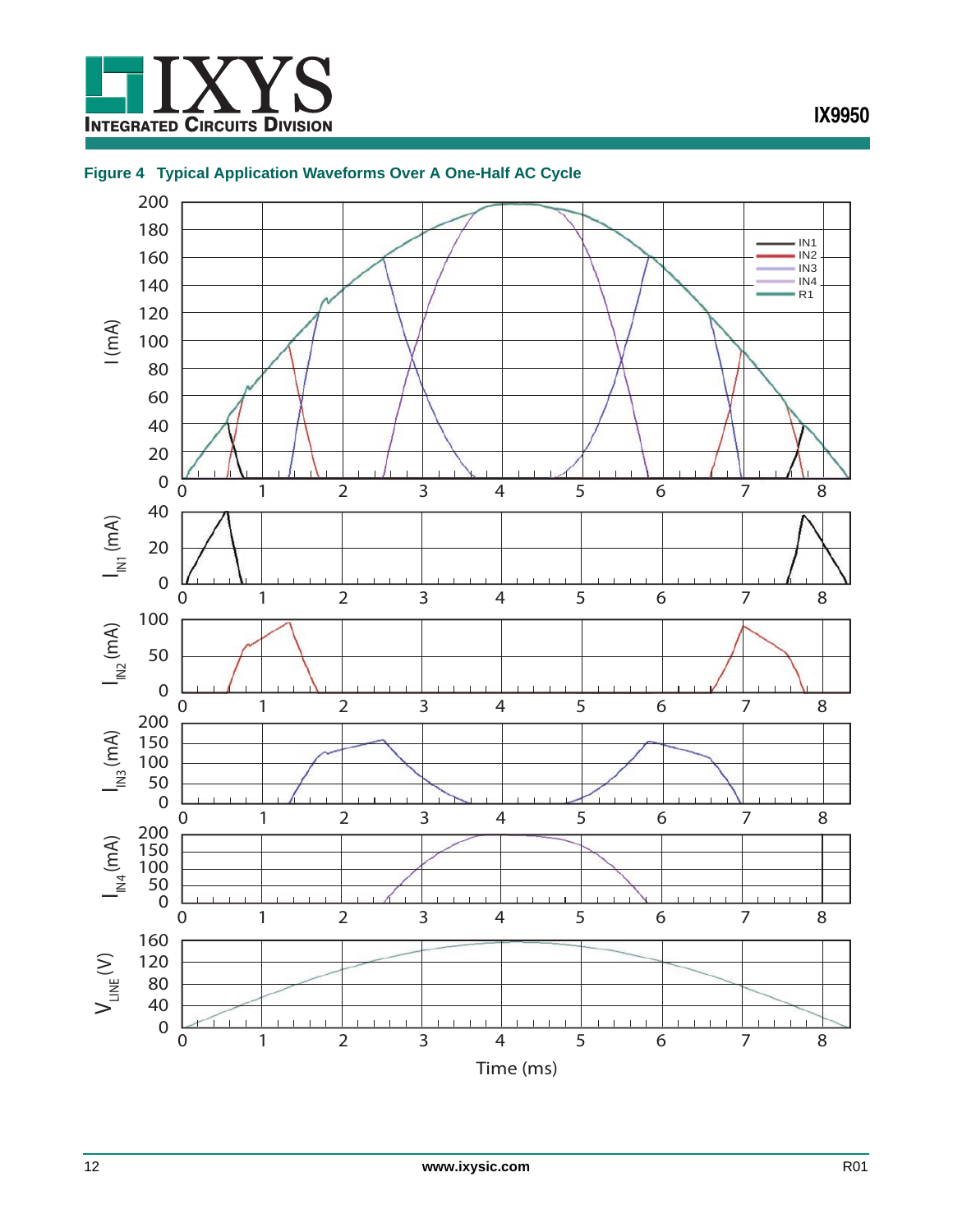

## <span id="page-12-0"></span>**4. Manufacturing Information**

#### <span id="page-12-1"></span>**4.1 Moisture Sensitivity**



All plastic encapsulated semiconductor packages are susceptible to moisture ingression. IXYS Integrated Circuits classifies its plastic encapsulated devices for moisture sensitivity according to the latest version of the joint industry standard, **IPC/JEDEC J-STD-020**, in force at the time of product evaluation. We test all of our products to the maximum conditions set forth in the standard, and guarantee proper operation of our

devices when handled according to the limitations and information in that standard as well as to any limitations set forth in the information or standards referenced below.

Failure to adhere to the warnings or limitations as established by the listed specifications could result in reduced product performance, reduction of operable life, and/or reduction of overall reliability.

This product carries a **Moisture Sensitivity Level (MSL)** classification as shown below, and should be handled according to the requirements of the latest version of the joint industry standard **IPC/JEDEC J-STD-033**.

| <b>Device</b> | <b>Moisture Sensitivity Level (MSL) Classification</b> |  |  |
|---------------|--------------------------------------------------------|--|--|
| IX9950NE      | MSL                                                    |  |  |

#### <span id="page-12-2"></span>**4.2 ESD Sensitivity**

This product is **ESD Sensitive**, and should be handled according to the industry standard **JESD-625**.



#### <span id="page-12-3"></span>**4.3 Soldering Profile**

Provided in the table below is the **IPC/JEDEC J-STD-020** Classification Temperature  $(T<sub>C</sub>)$  and the maximum dwell time the body temperature of these surface mount devices may be  $(T<sub>C</sub> - 5)$ °C or greater. The Classification Temperature sets the Maximum Body Temperature allowed for these devices during reflow soldering processes..

| <b>Device</b> | <b>Classification Temperature (T<sub>c</sub>)</b> | Dwell Time $(t_n)$ | <b>Max Reflow Cycles</b> |
|---------------|---------------------------------------------------|--------------------|--------------------------|
| IX9950NE      | 260°C                                             | 30 seconds         |                          |

#### <span id="page-12-4"></span>**4.4 Board Wash**

IXYS Integrated Circuits recommends the use of no-clean flux formulations. Board washing to reduce or remove flux residue following the solder reflow process is acceptable provided proper precautions are taken to prevent damage to the device. These precautions include but are not limited to: using a low pressure wash and providing a follow up bake cycle sufficient to remove any moisture trapped within the device due to the washing process. Due to the variability of the wash parameters used to clean the board, determination of the bake temperature and duration necessary to remove the moisture trapped within the package is the responsibility of the user (assembler). Cleaning or drying methods that employ ultrasonic energy may damage the device and should not be used. Additionally, the device must not be exposed to halide flux or solvents.